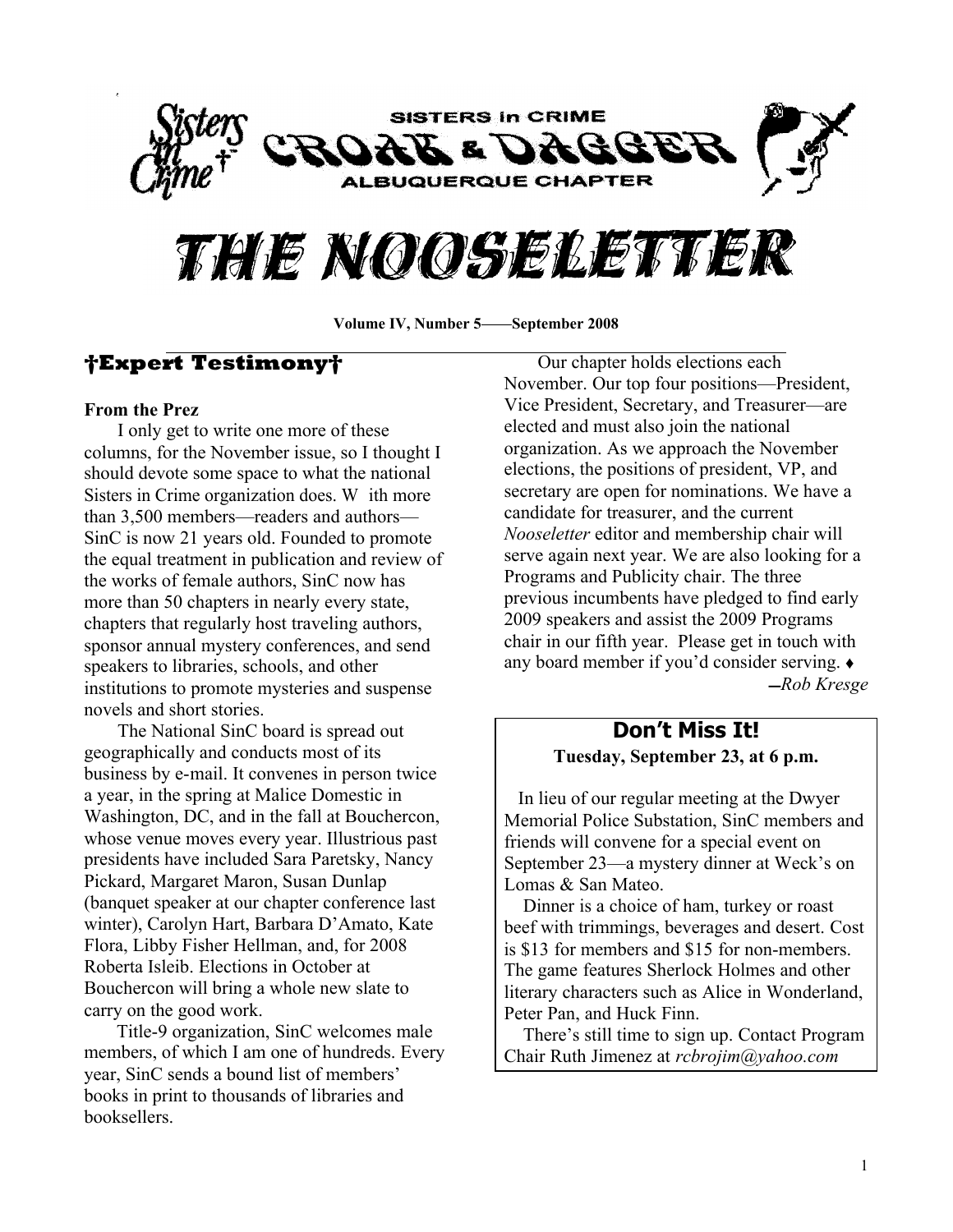The Albuquerque Croak & Dagger chapter of Sisters in Crime welcomes mystery fans, readers, and writers who want to enjoy felonious fun, absolutely criminal companionship and sensational speakers.

October's speaker will be Paula Paul, the award-winning author of 23 published novels, of which 12 are mysteries. She is a former journalist who has written for newspapers in New Mexico and Texas and is the recipient of several state and national awards for news coverage and reporting. She has also taught writing at the University of New Mexico.

Her most recent novel, *Inherited Sins*, a literary novel, was published in August of this year. She is currently working on a mystery/ suspense novel called *The Creation Formula* and has another suspense novel, *The Madonna Conspiracy*, making the rounds with publishers.

Paula will speak on Tuesday, October 28, at 7 p.m. in the police briefing room of the James Joseph Dwyer Memorial Substation, 12700 Montgomery NE (one block east of Tramway). Unless otherwise noted, programs are free and open to the public.

### *Noose News*

**Caroline Page** (see page 4) who writes under the pen name Page Erwin with her husband, Ross, have a new book just released.

Second in the Sam Barrows series, *Bones of Contention* (ISBN:1-59133-253-2 TP \$16.95; 232 pp) is a literary mystery novel that offers a downand-dirty look at the life of the townspeople of Venice in rural Maine. *Bones of Contention* showcases the real Maine of Carolyn Chute, not the glossy L.L. Bean version.

Writes Lloyd Ferriss of the Maine Sunday Telegram (7/20/08), (*Bones of Contention* is a) "fast-paced, quirky crime novel set in Down East rural Maine. ... skillfully weaves humor, pathos and evil.... Mystery fans will find much to enjoy in *Bones,* not the least of which is its cast of clearly drawn Maine characters...."

**Check Out the Croak & Dagger Website for all your Croak & Dagger information needs.** www.croak-and-dagger.com

- Upcoming Programs
- 2008 Meeting Schedule
- Membership Form
- Speakers Bureau
- Links to Mystery Websites & Websites for Your Favorite Croak & Dagger Authors
- *The Nooseletter* Archive

Sisters in Crime was founded in 1986. *The purpose of Sisters in Crime shall be ³to combat discrimination against women in they mystery field, educate publishers and the general public as to the inequities in the treatment of female authors, raise the level of awareness of their contribution to the field, and promote the professional advancement of women who write mysteries.´*

## *The Line Up*

 $Rob$  Kresge  $-$  President  $$ *rkresge777@comcast.net*

Secretary/Treasurer  $-$  Cheri Stow  $$ *cheri3j@yahoo.com*

 $Programs/Publicity - Ruth Jimenez$ *rcbrojim@yahoo.com*

 $M$ embership  $-$  Jonathan Sacks  $$ *jsacks@pobox.com*

Website Technical Support Manager – Sarah Schwartz ± *schwartzse@comcast.net*

Library Liaison – Pari Noskin Taichert – *ptaichert@comcast.com*

 $Nooseletter Editor - Linda Triegel$ *newsette@earthlink.net*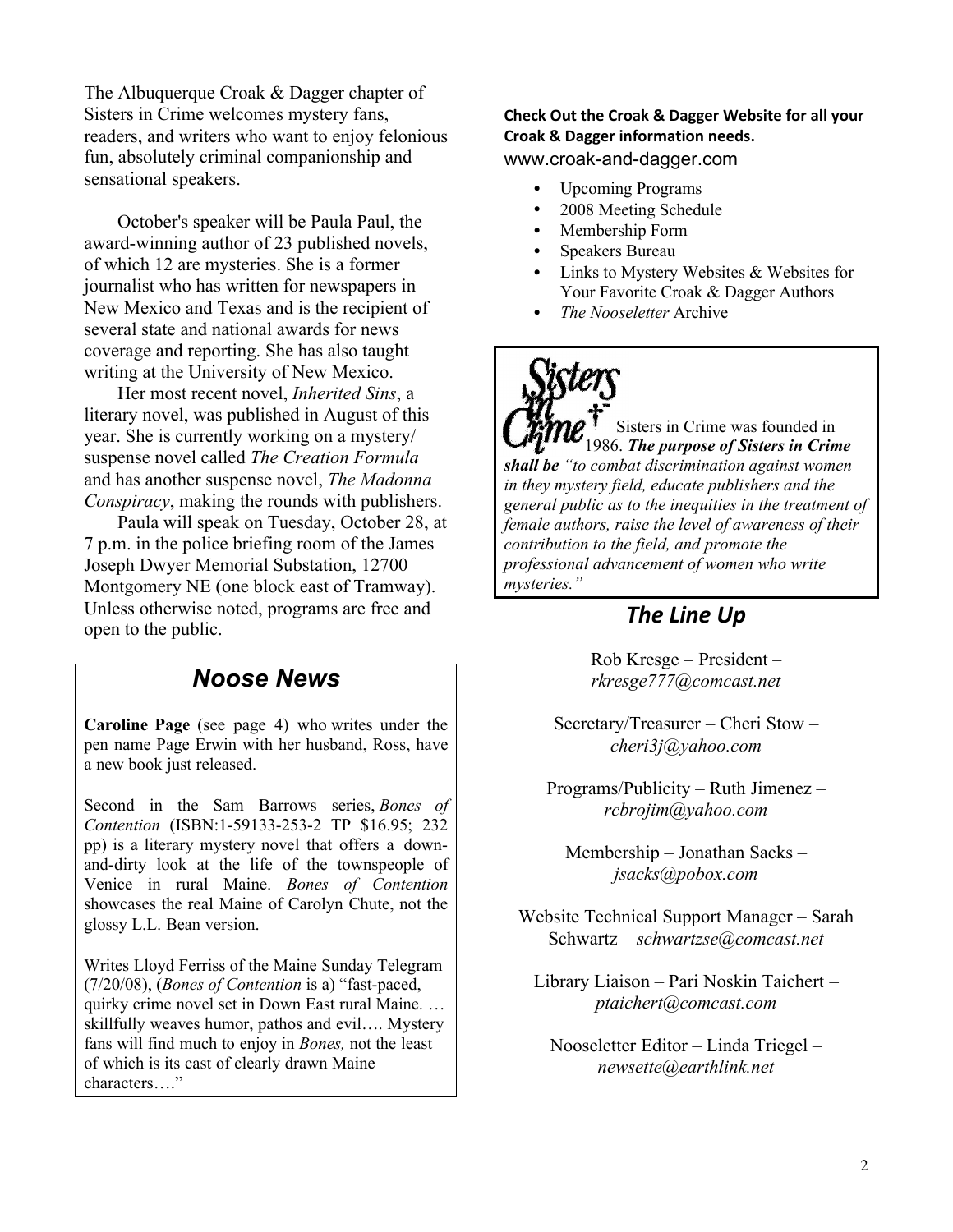# BANNED BOOKS WEEK-CELEBRATING THE FREEDOM TO **READ**

Banned Books Week is observed during the last week of September each year. Observed since 1982, the annual event reminds Americans not to take for granted this precious democratic freedom, not only to choose what we read, but also to select from a full array of possibilities.

Banned Books Week is sponsored by the American Booksellers Association, the American Booksellers Foundation for Free Expression, the American Library Association (ALA), the Association of American Publishers, the American Society of Journalists and Authors, and the National Association of College Stores. The Library of Congress Center for the Book endorses it.

Many bookstores and libraries across the nation join in the celebration with displays and readings of books that have been banned or threatened throughout history. These include works ranging from the Bible to John Steinbeck's *Of Mice and Men*.

Each year, the American Library Association's (ALA) Office for Intellectual Freedom receives hundreds of reports on books and other materials that were "challenged" (their removal from school or library shelves was requested). The ALA estimates that the number represents only about a quarter of the actual challenges. "Most Challenged" titles include the popular Harry Potter series of fantasy books for children by J.K. Rowling. The series drew complaints from parents and others who believe the books promote witchcraft to children.

The challenges reported reflect a continuing concern with a wide variety of themes: *The Adventures of Huckleberry Finn* by Mark Twain, for its use of language, particularly references to race;

*It*'s Perfectly Normal, a sex education book by Robie Harris, for being too explicit, especially for children; and

*I Know Why the Caged Bird Sings* by Maya Angelou, for the description of rape she suffered as a child.

Some of the most frequently "challenged" books during 2007 include:

*And Tango Makes Three* by Justin Richardson/Peter Parnell for, among other reasons, "Sexism, Homosexuality, Anti-Family, Unsuited to Age Group" (and this is a children's book about two penguins!),

*The Chocolate War* by Robert Cormier ("Offensive Language,, Violence"),

*Olive's Ocean* by Kevin Henkes ("Sexually Explicit, Offensive Language"),

*The Golden Compass* by Philip Pullman ("Religious Viewpoint"),

*The Color Purple* by Alice Walker (a perennial on the list for "Homosexuality, Sexually Explicit, Offensive Language,¶), and

*The Perks of Being A Wallflower by Stephen Chbosky ("Sexually Explicit, Unsuited to Age* Group´).

Banned Books Week—Celebrating the Freedom to Read is from September 27 to October 4 this year and will kick off in Chicago, with a "Read-Out!" The event will feature popular banned or challenged authors and local Chicago celebrities on Saturday, September 27.

#### **For more information, contact the Office for Intellectual Freedom at 800-545-2433, ext. 4223, or by e-mail** to *oif@ala.org.*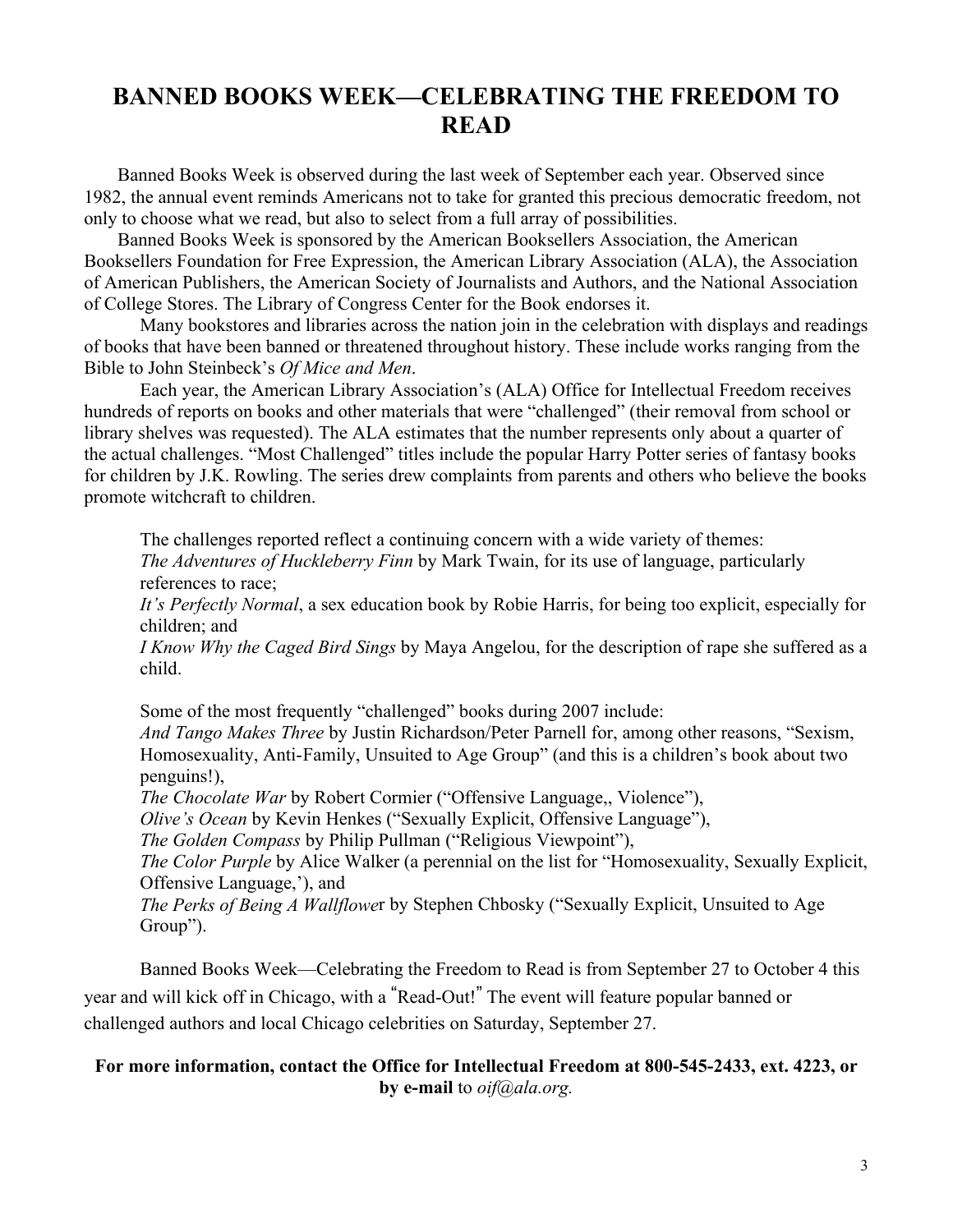# *MESSAGE FROM THE MASTER*

Our July 23 speaker had been announced as Tony Hillerman, New York Times best-selling author of the mystery series featuring Navajo police officers Joe Leaphorn and Jim Chee. But at the last minute, health problems prevented him from attending. His daughter Anne graciously filled in for him and spoke to a SRO audience of more than 50 chapter members and guests.

Anne let us know that *Finding Moon* was Tony's favorite novel, a story that started out in its earliest form in the Belgian Congo in the 1960s, but when published had morphed into a tale of rescue amid wartime chaos during the 1975 fall of South Vietnam.

Anne gave us Tony's best advice to aspiring authors—persevere, know your deadlines, observe word count limits, and know how to please editors. That was his credo when he was a practicing journalist, first for the Associated Press and later for the Santa Fe *New Mexican*. Journalism, according to Tony, is a good starting place for a novelist to learn all the tricks of the fiction trade.

Reader-fans were disappointed to hear that *The Shape Shifter* is likely Tony's last novel. But Anne is helping him write and edit a coffee table photo book, *Tony Hillerman¶s Southwest*, that will feature photographs by Don Strel of locations in Tony's books paired with quotes from his books and comment from Tony.

In a fascinating vignette, Anne let us all in on how Jim Chee came to be. After *Dance Hall of the Dead*, Tony's second Leaphorn novel, won the Edgar for Best Mystery, the nascent series was optioned for movies in Hollywood. However, as the third volume, *Listening Woman*, was published, Tony found that the language of the option contract gave Hollywood exclusive rights to Joe Leaphorn for five years. Faced with this dilemma, Tony created Jim Chee and wrote three adventures featuring his younger detective. In order to write *Skinwalkers*, the first of the many collaborative Leaphorn-Chee mysteries, Tony had to buy back the rights to his character. He cautions young authors to read their contracts very carefully so as not to repeat his mistake.

Tony continues to be active with the annual Hillerman Conference: Focus on Mystery, which will convene for the fifth year November 5-9 at the Hyatt Regency Hotel. The contests associated with the conference have been a boon to young writers. The winner of the annual Hillerman short story contest is published in *Cowboys and Indians* magazine. Craig Johnson's story, "Old Indian Trick," won the prize in its second year. Craig, who acknowledges his debt to Tony having opened the way to the Western regional mystery, has become a fixture of the Hillerman Conference and will be a speaker again this year.



Last year, St Martin's Press sponsored the first annual Tony Hillerman prize for the best first mystery novel set in the Southwest. Christine Barber's *The Replacement Child* won, and she will be a guest at this year's conference.  $\bullet$ 

²Rob Kresge (*rkresge777@comcast.net*)

**SAN JOSE, California (AP)** — Garrison Spik, a 41-year-old communications director and writer, took top honors in San Jose State University's 26th annual Bulwer-Lytton Fiction Contest with this opening sentence to a nonexistent novel:

 ³Theirs was a New York love, a checkered taxi ride burning rubber, and like the city their passion was open 24/7, steam rising from their bodies like slick streets exhaling warm, moist, white breath through manhole covers stamped 'Forged by DeLaney Bros., Piscataway, N.J."

 The contest is named after Victorian novelist Edward George Earl Bulwer-Lytton, whose 1830 novel *Paul Clifford* famously begins: "It was a dark and stormy night..."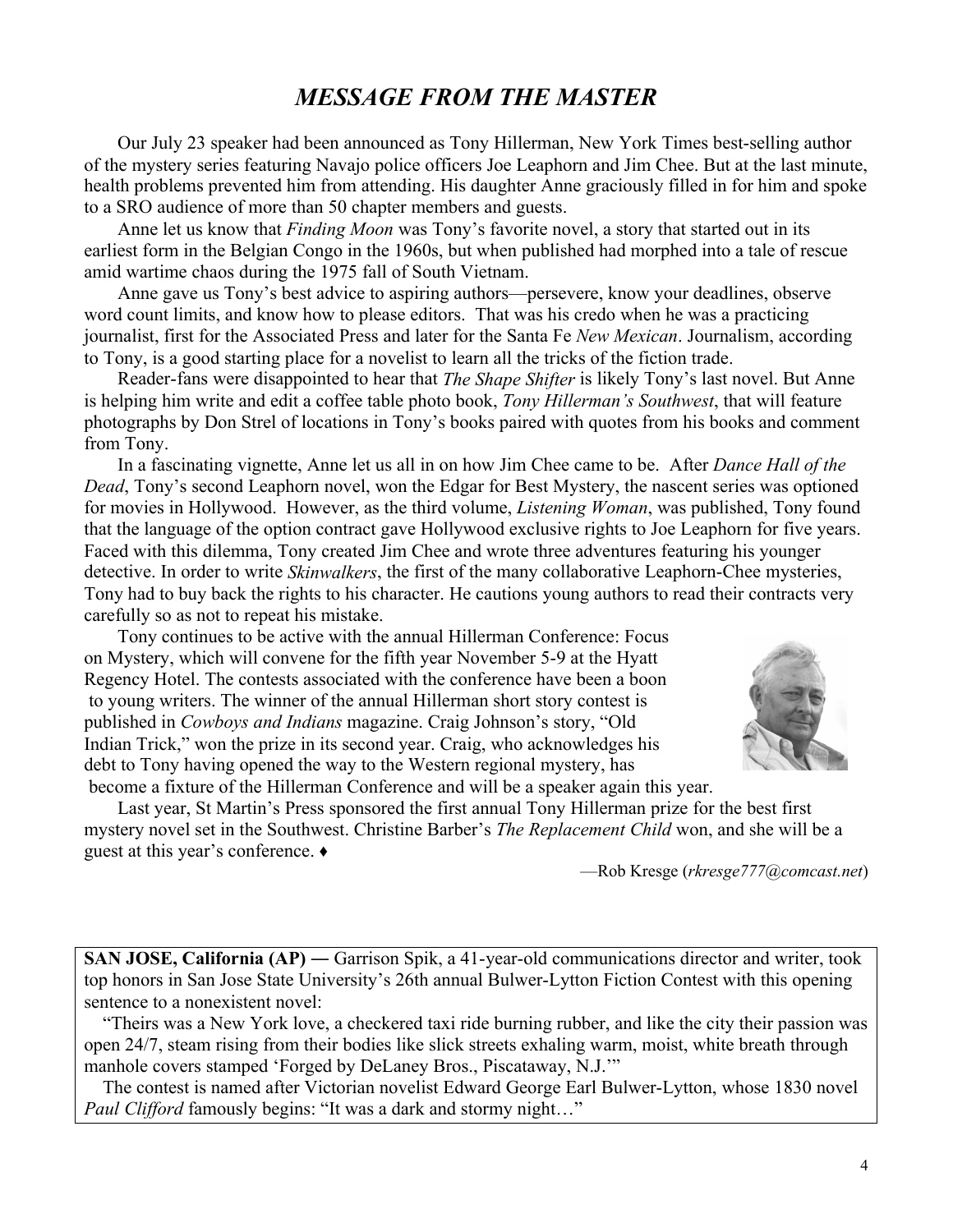# *Female Cops*

How are female law enforcement officers portrayed in literature and on television? We recently pursued that question during a forum and tour at the Portsmouth, NH, Police Department, hosted by the ME/NH wing of the New England SinC. Portsmouth has a very progressive department, comprising 51% females. One of the key presenters was Captain Jan Champlin, recently voted New England's top female law enforcement officer.

"Women in Law Enforcement" was the topic, and the discussion included memories of the old days with those smart and capable detectives, *Cagney and Lacey*. Then there was sassy Betty Thomas in *Hill Street Blues* portraying Sergeant Lucy Bates, respected by her male counterparts.

*NYPD Blue* seemed to focus more on dalliances with ADA's and secretaries, but there were smart, hip female officers on board. Unfortunately, Steve Bochco's take on women doesn't dwell on strength. Remember Kim Delaney's Detective Diane Russell and her struggle with alcohol and abuse? Other U.S. cop shows featured women, among them the highly rated *Homicide*, set in Baltimore. Despite being burdened with family issues, Melissa Leo as Detective

Sergeant Kay Howard solved crimes, no-nonsense.

Across the pond, females got shorter shrift. P.D. James wrote the great Inspector Dalgleish series, and we wanted Dalgleish to connect with his DI. Instead, he prefers poetry. Then came Inspector Morse, but soon our hopes were dashed, as he proved hopeless with women, sometimes falling for the perpetrator. The only powerful females were his Medical Examiners. The follow-up *Inspector Lewis* series is excellent, and Lewis proves to be a more sensitive bloke, but Hathaway is male. What is it with these Brits?



EFFICIENCY OF FEMALE POLICE IN WHAT IS VULGARLY CALLED A "JOLLY ROW."

The *Poirot* and *Maigret* series were devoid of female

cops*.* Then along came *Prime Suspect* with a highly intelligent woman, Detective Chief Inspector Jane Tennison, brilliantly played by Helen Mirren. We sympathize with her loneliness, but her addictive personality gets the best of her, and she's always verging on loss of control. We have seen numerous other British imports and one has an amazing profiler, another an MI-5 expert, but there are few top female law enforcement officers.

Then came Elizabeth George's Inspector Lynley series. We had hopes for Havers, although the chip on her low middle-class shoulder hinders her. Splendidly acted, this series ends soon, but the books will keep coming. We also had the World War II series, *Foyle*'s *War*, but true to the period, the fascinating female lead, played by Honeysuckle Weeks, was only a driver, although she was instrumental in solving crimes in a "cozy" kind of way. It's that old story: males get virtually all of the credit.

That's why I've turned to reading European mysteries where women lead the way. An example is Sweden's Kjell Eriksson's series, in which Inspector Ann Lindell uses intellect and intuition to earn respect of her male officers. Detective Aimee Leduc produces results in Paris. Asa Larsson, another premier Swedish mystery writer, presents a dogged female policewoman as well. I'd like to say that *The Closer* gets my attention, but she is too weird, scattered and addictive to be believed. (Candy, anyone?) And *Saving Grace*? She wouldn't last on the Portsmouth PD for an hour.

²Carolyn Page (*www.pageerwin.com*)

Carolyn Page is co-author with her husband, Ross Zarucchi (w/a Page Erwin), of *Bloodsport at Hiram Bog*  (Hilliard & Harris 2007) and its sequel, *Bones of Contention, A Maine Mystery,* (Hilliard & Harris, August, 2008). Carolyn and Ross were two of the founders of the Croak & Dagger chapter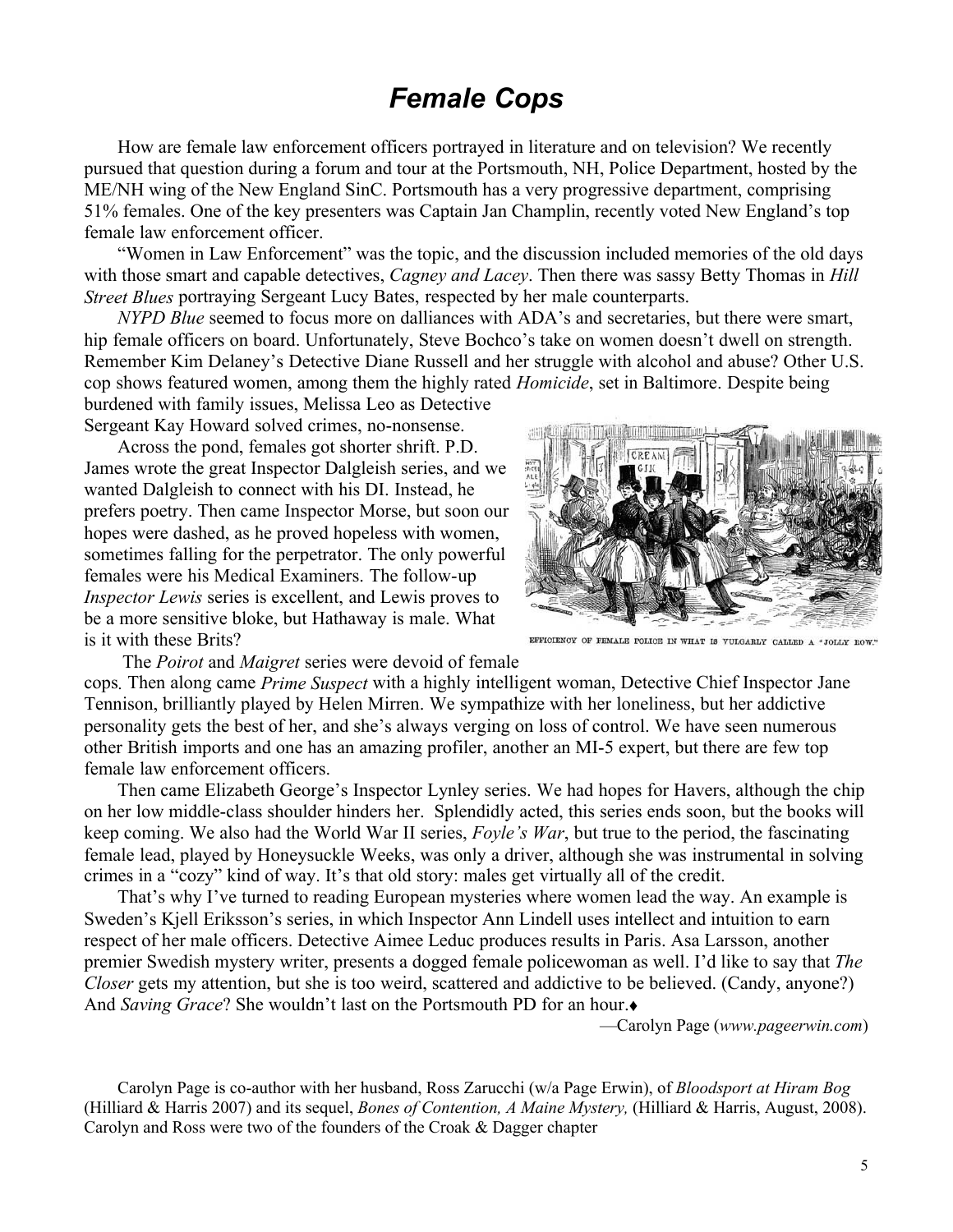#### *The Iron Tongue of Midnight; The Fourth Baroque Mystery* by Beverlee Graves Myers. Poisoned Pen Press, 2008. 299 pp. (HC)

*The iron tongue of midnight hath told twelve. / Lovers, to bed; 'tis almost fairy time.*

² *A Midsummer Night¶s Dream,* V, 1.

*The Iron Tongue of Midnight* is Myers's fourth in a series set in mid-18th-century Italy. As before, operatic castrato Tito Amato brings his reputation "for solving several impossible puzzles" to bear on a series of murders.

Villa Dolfini is the summer retreat of the Venetian Dolfinis, of which middle-aged Octavia is social-climbing matriarch. She has offered a noted German composer the opportunity to debut his newest opera at the villa, principally as a ploy to inflate her esteem amongst the aristocracy who retreat to the Venetian hills to escape the sweltering and fragrant Venetian summers.

Operatic murder mysteries are unusual enough in their own right. Those series featuring a castrato as protagonist can likely be counted on one finger. Bizarre as the concept might appear at first blush, Myers has done her homework thoroughly. The 18th-century Venetian operatic and social environment is well depicted, with characters who might serve as prototypical examples of their genres: Octavia and her bored, *nuòvo-ricco* husband; the neurotic composer struggling to get his score finished in time for rehearsal before the premiere; the singers and their petty jealousies; the household retainers with their pecking order.

In the midst of the frantic preparation, Amato and company find a stranger dead at the feet of a grandfather clock in the bedroom hallway, its pendulum the apparent murder weapon, jerked free at two minutes before midnight. It is sufficiently vexatious to find a corpse in the passage; it is more insulting to discover than no one knows who he was.

Myers is a retired psychiatrist with a lifelong interest in opera. That may (or not) be the foundation for casting the interplay of the characters, who are an engaging lot. The book

begins unusually, with *Dramatis Personae* of some 30-odd major and minor players. The story construction itself seems patterned after a staged performance: Myers controls the action tightly, and the setting rarely extends beyond the Villa. One can easily visualize the action taking place on a stage set rather than spreading out through an environment that would be alien to most readers' frames of reference. Likewise, the author's medical background equips her to delve into the characteristics of castrati; all I'll say is don't believe all that you might have heard.

Having read this, the fourth in Beverlee Graves Myers's series of Baroque operatic mysteries, I'm off to the library to find the first three. (Yes, Virginia, all four are available at the library.) If they match this one, they are a refreshing and unusual approach to the murder mystery genre. Ƈ

²Ira *Rimson (irimson02@comcast.net*)

#### **Addendum:**

I have just finished the first and second books in Beverlee Graves Myers's series featuring Tito Amato, *Interrupted Aria* and *Painted Veil*, respectively 2004 and 2005. There's no question that I erred by choosing the most recent of four volumes to review, thereby losing the historical perspective that contributes mightily to knowledge of the protagonist's POV. and context. The stories in order form Amato's chronological biography. My suggestion: start at the beginning.  $\qquad$  —IR

*We Need to Talk About Kevin: A Novel* by Lionel Shriver. Harper Perennial, 2006. 400 pp (HC)

Eva, the mother of a teenage murderer of seven of his high school classmates, a teacher, and a cafeteria worker, writes letters to her husband, Franklin, from whom she is separated. In her fearlessly candid letters, Eva revisits her discussions with Franklin about whether or not to have children. She writes about her reactions to pregnancy, childbirth, and parenting of a child she didn't love.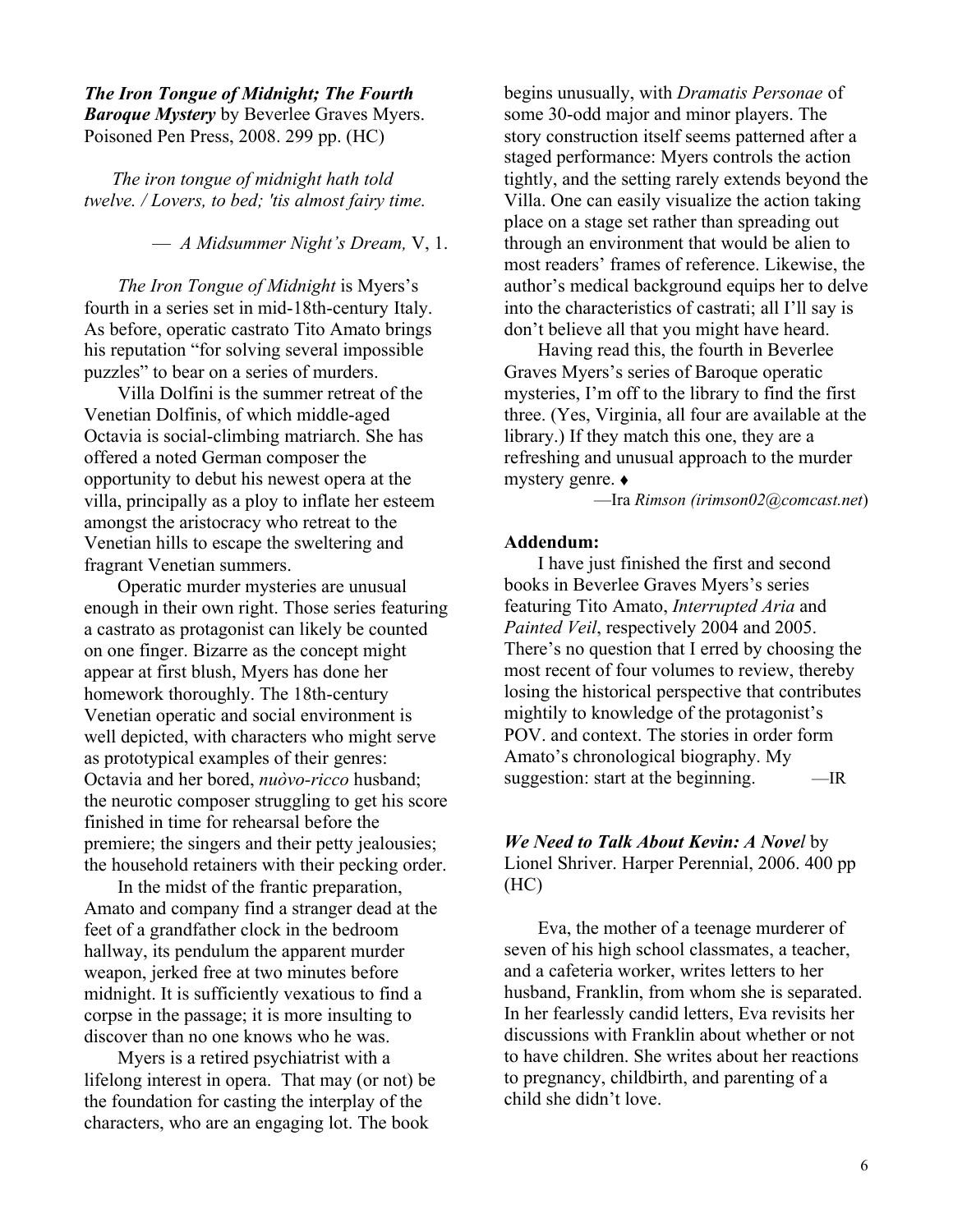All this recitation could be lethally boring, but it's gripping: Lionel Shriver is a master writer. She knows how to let the reader into a character's most intimate thoughts, and she knows how to build suspense. Is Kevin a victim of bad nurturing or was he evil at birth?

Lionel Shriver's novel *We Need to Talk About Kevin* hasn't won any prizes for crime fiction that I know of. It did, however, win the 2005 Orange Prize, a prestigious literary award for "the best" full-length novel by a female author of any nationality, written in English and published in the UK in 2004.

I wouldn't have known about *We Need to Talk About Kevin* if a friend hadn't implored me to try it. And I couldn't be happier I obliged! We *Need to Talk About Kevin* is a literary novel, but it also fits squarely in the psychological suspense genre. If you are a fan of authors like Barbara Vine (Ruth Rendell's pen name) and Patricia Highsmith, you cannot miss this one!  $\triangle$ ²Sarah Schwartz *(schwartzse@comcast.net)*

*The Mayor of Lexington Avenue* by James Sheehan. St. Martin's, 2005. 401 pp (PB)

If there were such a category as epic mystery, *The Mayor of Lexington Avenue* would be it. It's a long story, covering years in the lives of the characters, yet it's a fast, exciting read too. As for the mystery, it's a story, as Arthur Miller once described drama, of the chickens coming home to roost.

In Part One, two stories run parallel, one in a small town in Florida in 1986, the other in New York 26 years earlier. In Florida, a young, cheerfully promiscuous woman is murdered in her trailer; a younger, mildly retarded man is accused, despite being a kind of neighborhood pet and thought to be incapable of such an act. Local law enforcement claims the evidence puts him on the scene; the accused, too naïve to defend himself, agrees to everything they say.

In New York, two young Irish-Catholic boys, best friends, have an idyllic childhood until one bit of mischief goes too far, and they are separated.

Part Two jumps ahead to 1998, and the two stories begin to mesh, but the author's storytelling skill keeps you wondering where all the connections are and what they mean, and why Jack Tobin not only resigns from a lucrative partnership in a Miami law practice but instead opens a storefront practice on the remote edge of Lake Okeechobee.

By Part Three, you're so involved with the lives of all the characters that you don't much care what happens although the suspense is maintained to the end, even as



 the plot twists and turns and takes off in new directions—because you really like all these people.

The author was a trial lawyer in Florida for 28 years before writing *The Mayor of Lexington Avenue*, and all the passion for justice bred of years of knowing all the dirty tricks of his profession come out in this first novel—as well as some no-holds-barred opinions on the death penalty and how the legal system works, and when it doesn't, why.

But read *The Mayor of Lexington Avenue* for a darn good story.  $\triangleleft$ 

²Linda Triegel (*ljt23@earthlink.net*)

*Mistress of the Art of Death* by Ariana Franklin. Berkley Books, 2007. 420 pp (TP)

Franklin, who has done a number of biographies and historical novels, has written an excellent historical mystery. This mystery side is CSI in 12th-century England. The tools and knowledge are very different, but the processes, methodologies, and analyses are clearly recognizable.

The historical side required not one but two sets of world building. First, in England in 1171 where the crimes are committed and the mystery is solved. Second, in Salerno in the same period where Adelia Aguilar went through medical school and learned how to interpret clues from the dead. Part of the interest is in how Franklin explores and contrasts the two very different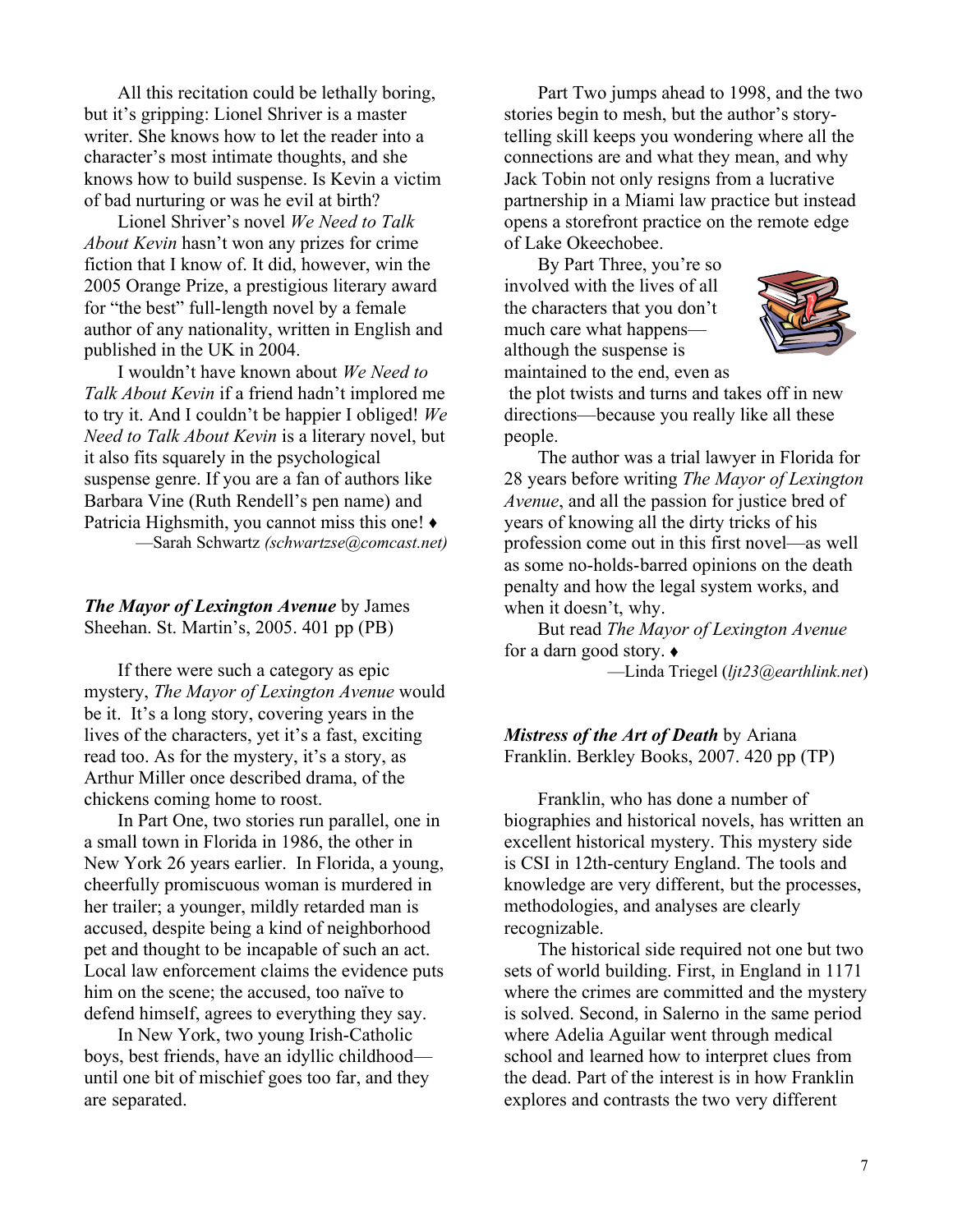cultures in terms of their attitudes towards science, superstition, religion, and women.

The mystery involves the murder of four children in Cambridge. The Jewish community is being blamed and is being held and protected in the castle. This means they can't carry on their regular business, thus depriving Henry II of substantial tax revenue. He appeals to the King of Sicily and southern Italy to send an expert who can help solve the crimes and return things (i.e., his tax revenue) to normal. A team of three, including  $A$ delia  $-$  the Mistress of the Art of Death, is sent incognito.

Solving the mystery is only one of their problems. Since their identity and purpose are unknown, how do they develop the contacts within the superstitious, hostile community and get the information they need, particularly since the other members of the team are a Jewish investigator and a Muslim? How does Adelia get to examine the evidence she needs to see given that her type of medical expertise from Salerno is almost unknown in 1171 England, some of the examinations would be considered a sacrilege, and women simply are not doctors and cannot do what she needs to do.

Eventually, Adelia does solve the mystery, but only after a number of surprising twists and turns. Fortunately, this is the first of a new series, so Adelia will continue her early CSI and forensic work. The second book, *The Serpent's Tale*, was published in 2008.

Ariana Franklin is actually British writer Diana Norman, a former reporter with at least 15 books to her credit since 1980.  $\triangleleft$ 

**²**Olin Bray *(ohbray@nmia.com)*

## **ROB¶S RANDOM SHOTS**

#### **September Case File Number One**

*How To Writer Killer Historical Mysteries* by Kathy Lynn Emerson, Perseverance Press, 2008, 220 pp. (TP)

This is a book you need to read, whether you're writing or enjoy reading historical mysteries. This is not only a "how to" but also a guide to this subgenre. Some of the most common advice to fiction writers is to "write" what you know." That's usually taken to mean if you're a real estate agent and you want to write mysteries, your sleuth should be a real estate agent. But the corollary of that statement is to write what you read the most of, the genre or subgenre you know best—all the conventions, the great novels, and the time period you want to write about. I'm eminently qualified to write spy novels, but I don't want to. When I started to conceptualize, I found that half of my reading involved mysteries featuring Marcus Didius Falco, Brother Cadfael, and Amelia Peabody.

I didn't have this book to help me then, but I've met Kathy at two separate conventions and I find that I was following most her guidance without knowing it. She puts forward how close to "now" can be historical, defines the subgenre, notes variations like historical romantic suspense, paranormal historicals, and alternate histories, and how writers can narrow down to the time period they want to write about. She lists occupations for amateur sleuths appropriate to the time period and explores positions female amateur sleuths could hold. Kathy devotes two chapters to researching your time period, making sure that you're generally accurate but don't bore readers with the tons of minutiae we uncover.

After that, the key is to create a believable historical detective, and if you're writing about a period before 1840, you're probably going to have an amateur sleuth. Police departments were few, and most of the best known historical detectives, like the three I mentioned above, tend to be amateurs. Kathy then guides us through creating believable secondary characters and handling plot, subplot, and building suspense.

A big part of credible historical fiction involves using language appropriate to the period, but not so slavishly as to lose or confuse your readers. Elizabethan detectives should speak like characters in *Shakespeare in Love*, not like those in Shakespeare's plays. But you have to avoid going too far in that direction and not let anachronisms creep into your story. I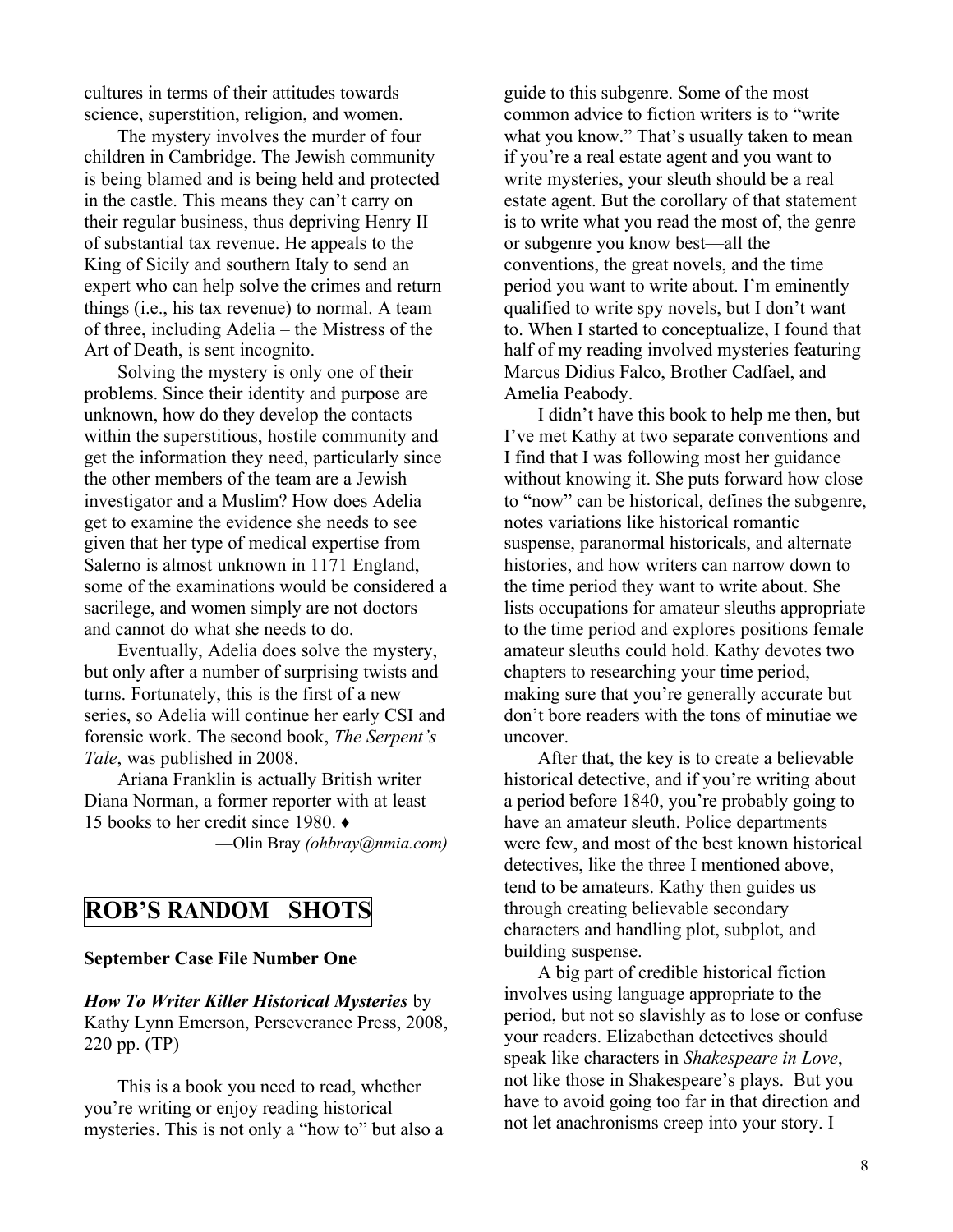recently read an Anne Perry novel that had characters go to the bathroom when indoor plumbing hadn't yet been invented. Outhouses, "necessaries," and other terms were more appropriate.

Besides advice on how to sell your novel when you've written it, Kathy includes fifteen pages of historical mysteries readers should check out and writers can learn from. This is the best kind of writing guide—one that makes you glad you chose to write in this field.  $\bullet$ 

²Rob Kresge (*rkresge777@comcast.net*)

#### **Key:**

PB = Paperback  $TP = Trade paperback$ HC = Hardcover

#### **September Case File Number Two**

*Another Man¶s Moccasins* by Craig Johnson, Viking, 2008. 290 pp. (HC)

This is the fourth Sheriff Walt Longmire novel I've reviewed. Besides winning prizes and being nominated for others, *Moccasins* just received a long review in the LA Times book section. Craig continues to write at a level that most of us aspiring authors can only dream of.

After Walt returns from Philadelphia, the site of his third adventure, *Kindness Goes Unpunished*, he finds his past catching up to him. Up for re-election, the sheriff discovers the body of a young Vietnamese woman along the interstate in his Absaroka County, Wyoming. His efforts to discover first her identity, then her killer cause him to recall, not at all fondly, his first murder case as a young Marine investigator in Vietnam 40 years before. The dates and places he uses build apprehension in those of us who were in Vietnam and a creeping sense of inevitability as young Walt is ensnared first in the siege of Khe Sanh, then the countrywide Tet offensive of 1968.

Walt has no lack of suspects in this woman's murder—a gigantic Crow Indian, Virgil White Buffalo (also a Vietnam vet) is found living in a nearby culvert and in

possession of the victim's purs;, a bartender in a nearby town where the woman stopped has secrets in his past; and a Vietnamese refugee and former officer may have family ties to her.

The sheriff's attempts to work the crime are complicated by his feelings for his female chief deputy, the rehabilitation of his lawyer daughter, badly injured in Philadelphia in the last novel, and staffing levels in a department whose personnel are spread too thin. The backdrop for the current case is a sparsely inhabited county full of wide-open space that Craig describes with a poet's eye for telling details and a Wyoming cowboy's love for the people and small towns reminiscent of the best novels of Tony Hillerman and the songs of Chris LeDoux.

Without giving too much away, readers follow Walt on two cases widely spaced in time but tied together by blood. No matter how many mysteries I read, I usually can't solve the case before the detective character, and this novel was no exception. Readers will love the way Wyoming often does in the criminals in these novels, much as Carl Hiaasen's Florida in the comeuppance of his killers and thugs. This is a book and a series to savor. Craig even manages neatly the often heavy-handed trick of closing the novel with the first line he opened with. As a mystery, *Another Man's Moccasins* stands with the best in modern American regional literature. Ƈ

²Rob Kresge (*rkresge777@comcast.net*)

#### *Sharing the Web...*

On Mysterynet (*www.mysterynet.com*), you can burn minutes or hours indulging in your favorite addiction—mysteries! Billed as everything mystery, the site has an extensive array of material, from mystery-related online games chat, to a special section for kids. Find information on TV and movie mysteries from the 1950s to the present, profiles of the great mystery writers, and resources that include awards listing, how to teach mystery writing to children, and of course a section on books and authors. There's also a one-minute game called "Get a Clue" and a monthly mystery to solve. Have fun procrastinating.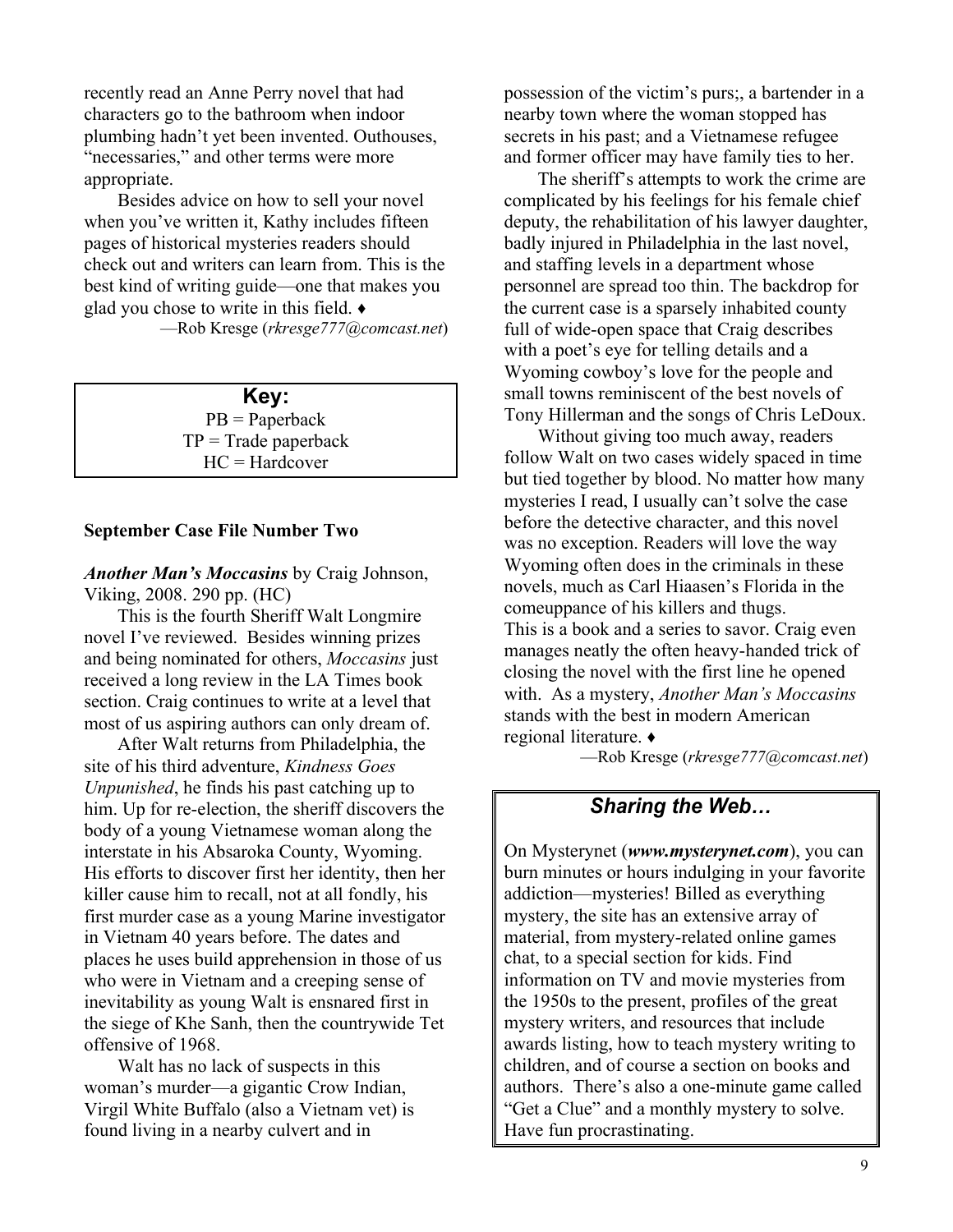# **Bloody Words²Crime Writing Canadian Style**

(The following was written by Deanna Dunn and excerpted with permission from the newsletter of the Toronto chapter of SinC.)

#### *CSI: Toronto?*

A man is found dead behind the wheel of his car. The back of his skull is caved in, showing the marks of several impacts. A bloody hammer lies on the floor in the back of the car.

In another case, a photo lab calls the cops after developing a disturbing picture of a young girl lying naked in a bath with her eyes closed. Her face and body appear to be covered with brown bruises and red marks.

Clear-cut cases of murder and child abuse? Not necessarily, said Det. Sgt. Wade Knapp, who presented a fascinating panel called "CSI: Toronto" at this year's Bloody Words.

In fact, investigators eventually determined that the dead man was a pharmacist who had injected a numbing drug into the back of his head and killed himself, faking the signs of murder for the insurance money.

The little girl in the photo had just been at a birthday party, where a lot of the chocolate and red icing ended up all over her. The parents popped her into the bathtub and then thought it would make a cute picture.

The CSI panel was only one of the highlights from Bloody Words VIII, held June 6-8 at the Marriott Downtown Eaton Centre Hotel in Toronto. Bloody Words always seems to bring on a heat wave in Toronto, and this year was no exception. But the hotel was lovely and cool, the Guests of Honour (Rosemary Aubert and Carolyn Hart) were fabulous. I could probably write a small paperback novel with my notes from all the sessions I attended, but I'll restrict myself to a few highlights.

#### **Romancing the Agent:**

Agents Hellen Heller, Carolyn Swayze, Joshua Bilmes, and Dominick Abel's message was that publishers receive so many submissions that the slush pile has effectively moved from the publisher's desk to the agent's. So it's a very good thing to have an agent on your side.

They outlined some of the ways *not* to get an agent to represent you. For example, Swayze told of receiving a letter from an older writer saying, "At 72 years of age, time is not on my side, so you'd better read my manuscript." She offered another surefire turnoff in a query letter: "I've tried all the New York agents, and they don't want me."

When trying to find an agent, Heller suggested that you run from anyone who requests a reading fee or submission fee. Find out whom the agent represents and what bodies he or she is a member of. In the U.S., Heller said, they should belong to AAR (Associations of Authors' Representatives).

Saturday night was capped off with the banquet, emceed by debonair Anthony Bidulka from Saskatoon, author of the Russell Quant mystery series. Rosemary Aubert and Carolyn Hart both gave inspirational speeches. Hart told of writing seven books in seven years that didn't attract any interest from publishers. She decided to try once more before giving up, writing the type of book that she would want to read, with characters that she liked. That book, Death on Demand, in 1987, proved to be her breakthrough.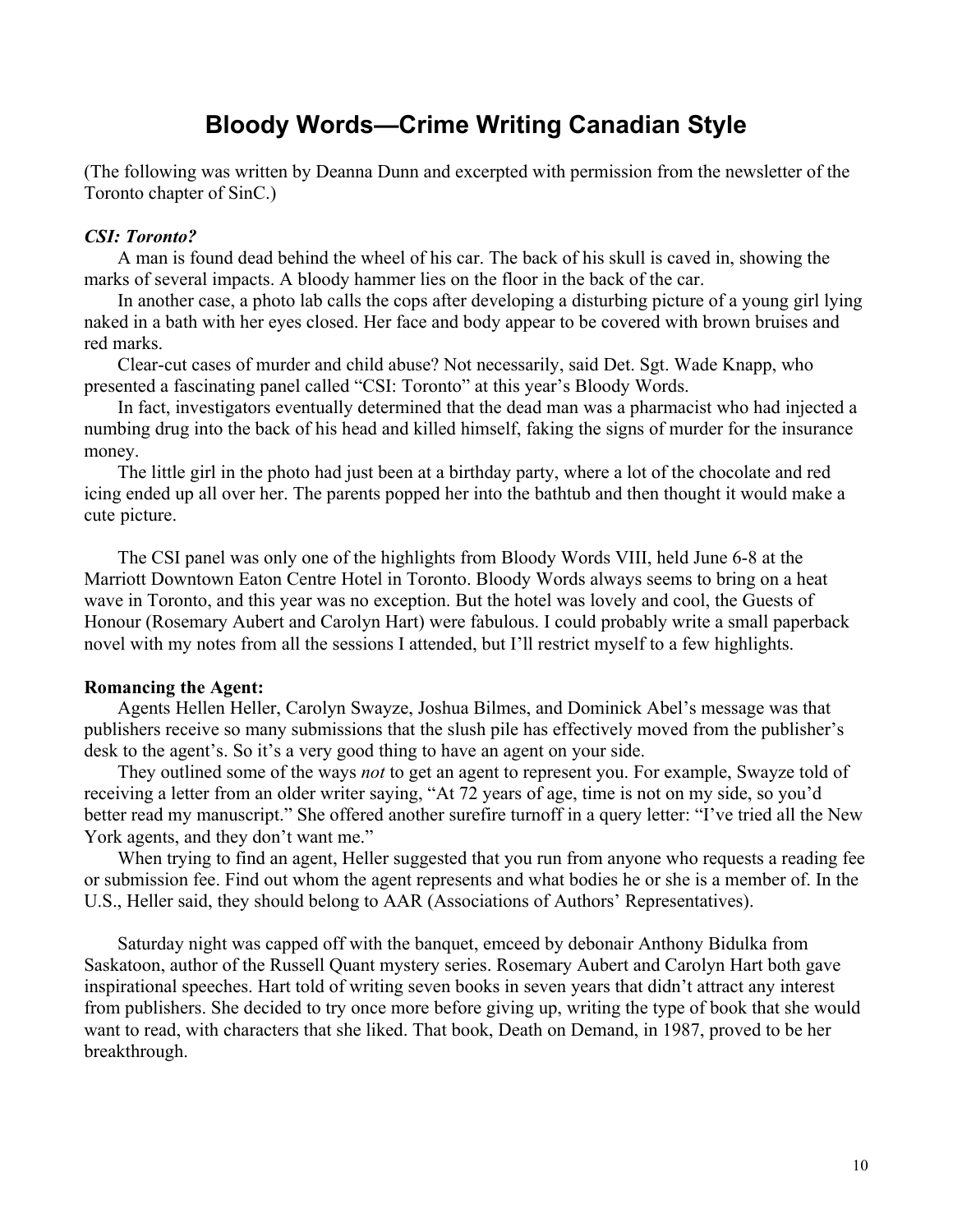# *Conferences for 2009 ± Plan Ahead!*

It's never too soon to start planning your writers' conference attendance for the New Year! Below are some of the outstanding offers for 2009. And don't forget—there's still time to sign up for our very own Hillerman conference (listed first) here in Albuquerque, For more information on these and other upcoming conferences, check them out individually online or e-mail the contacts noted. (Listings from *www.blackravenpress.com/calendar.)*

#### **Nov 5-9**

**Tony Hillerman Writers Conference: Focus on Mystery**, Albuquerque, NM. Featured authors include Michael McGarrity, Craig Johnson, Pari Noskin Taichert, Sandi Ault, Paula Paul, Judith Van Gieson, Steve Havill, and Joe Badal. Check the website for information on the Tony Hillerman Mystery Short Story Contest (\$1,500 prize and publication in *Cowboys & Indians* magazine) and prize for best first mystery novel (\$10,000 advance and publication by the Thomas Dunne imprint of St. Martin's Press). Contact: *wordharvest@wordharvest.com*

#### **Feb 6-9, 2009**

The MWA Midwest Chapter co-sponsors **Love Is Murder on Dark and Stormy Nights XI** at the Westin Chicago North Shore, Wheeling, Illinois. A weekend of master classes, panels, and presentations, with guest writers including Jeffrey Deaver, Alex Kava, Steve Berry, Sharan Newman, and Raymond Benson. Contact*: www.loveismurder.net*

#### **Feb 27-Mar 1**

**Sleuthfest 2009** at the Hilton in Deerfield Beach, Florida. Sponsored by Florida MWA. "Third Degree" Thursday" on Feb 26. Contact: www.mwa-florida.org/sleuthfest.htm...

#### **Mar 7-12**

**Left Coast Crime: Say Aloha to Murder**, Marriott Waikoloa Beach Resort, The Big Island, Hawaii. Toastmaster: Lee Goldberg. Guests of Honor: Rhys Bowen and Barry Eisler. Registration is \$175 until September 30 and can be made online. Contact: *www.leftcoastcrime.org/2009.* 

#### **MAY 1-3**

**Malice Domestic XXI**, Crystal Gateway Marriott, Arlington, Virginia. Convention dedicated to celebrating the traditional mystery in the tradition of Agatha Christie. Contact: *www.malicedomestic.org*.

#### **May 14-17**

**Crimefest**, Bristol, England. Toastmistress: Meg Gardiner; featured guest: Simon Brett. Contact: *www.crimefest.com.*

#### **October 15-18**

**40th Annual Bouchercon: Elementary, My Dear Indy!** Hyatt Regency, Indianapolis, Indiana. Guest of honor: Michael Connelly; toastmaster: S.J. Rozan. Contact: *www.boudhercon2009.com.*



Bouchercon World Mystery Convention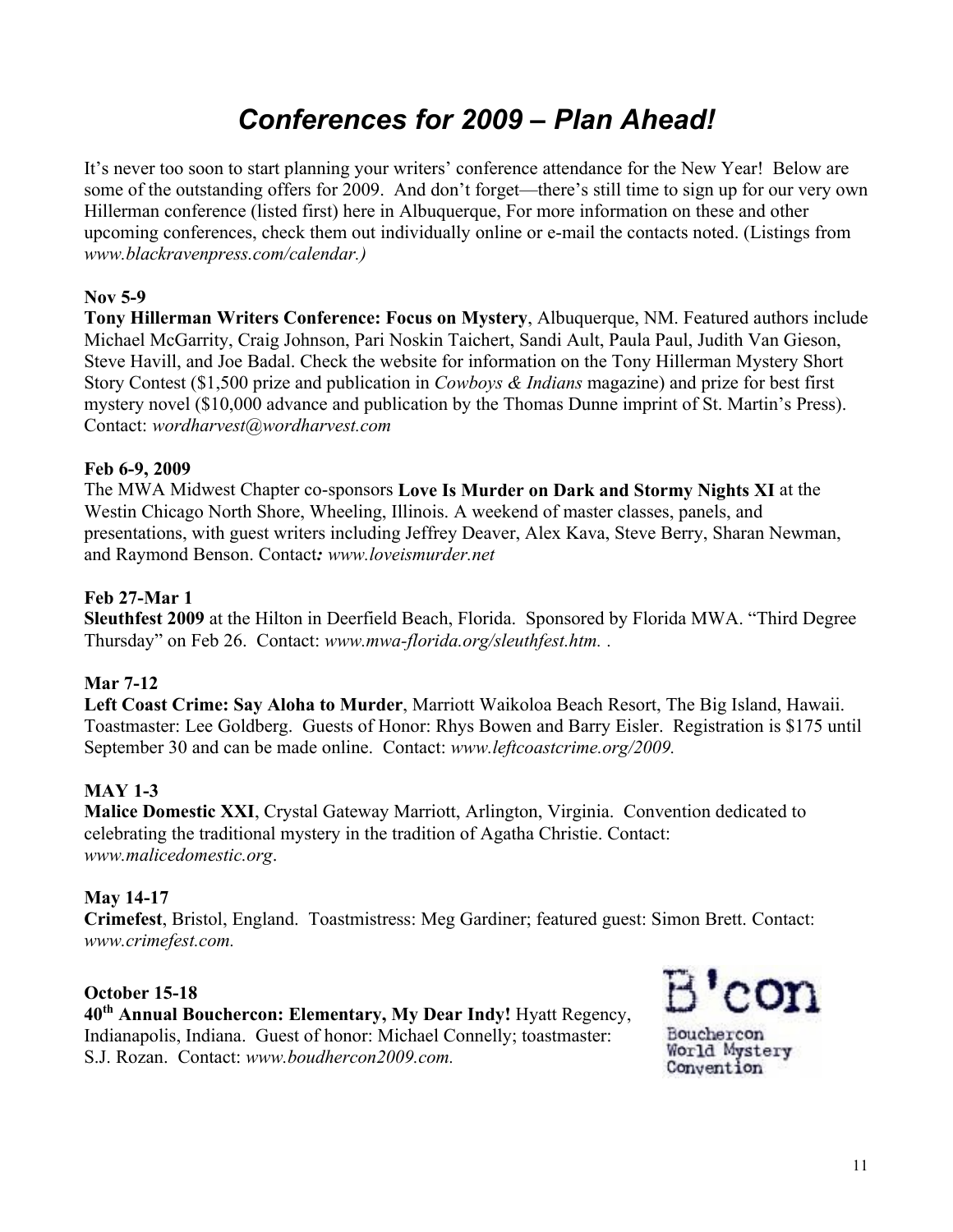# *I Love a Mystery-Don't You?*

Here is some trivia for the mystery lover, thanks to Maxine Hermann of the Delaware Valley chapter of SinC (these quizzes originally appeared in *Belles Lettres*, the newsletter of DVSinC).

This issue's quiz features some "sisters" you should know.

- 1. Dana Stabenow's PI Kate Shugak lives and works in what state?
	- A. Florida B. Alaska
	-
	- C. Hawaii



- 2. Which one of these titles is *not* a Hamish Macbeth mystery to M.C. Beaton?
	- A. *Death of a Traveling Man*
	- B. *Death of a Nag*
	- C. *Death of a Titled Lady*
	- D. *Death of a Charming Man*
	- 3. Margaret Maron's character, now living in North Carolina, is a judge named:
	- 4. Fill in the blanks in these titles of Sue Grafton's "alphabet" novels:
		- A. *³K´ is for \_\_\_\_\_\_\_\_\_\_\_\_\_*
		- B. *³O´ is for \_\_\_\_\_\_\_\_\_\_\_\_\_*
		- C.  $"G"$  is for
	- 5. The missing word in Tess Gerritsen's novel, *The Garden*, is:
		- A. Secret
		- B. Azalea
		- C. Bone
		- D. Sleeping

6. For more than 30 years, Dr. Marcella Fierro was the chief medical examiner for the State of Virginia. She inspired what famous fictional ME?

7. The book that put Philadelphia writer Lisa Scottoline on the mystery map was:

- A. *Final Appeal*
- B. *Everywhere that Mary Went*
- C. *Running from the Law*

Sorry—no prizes! (Answers on page 13)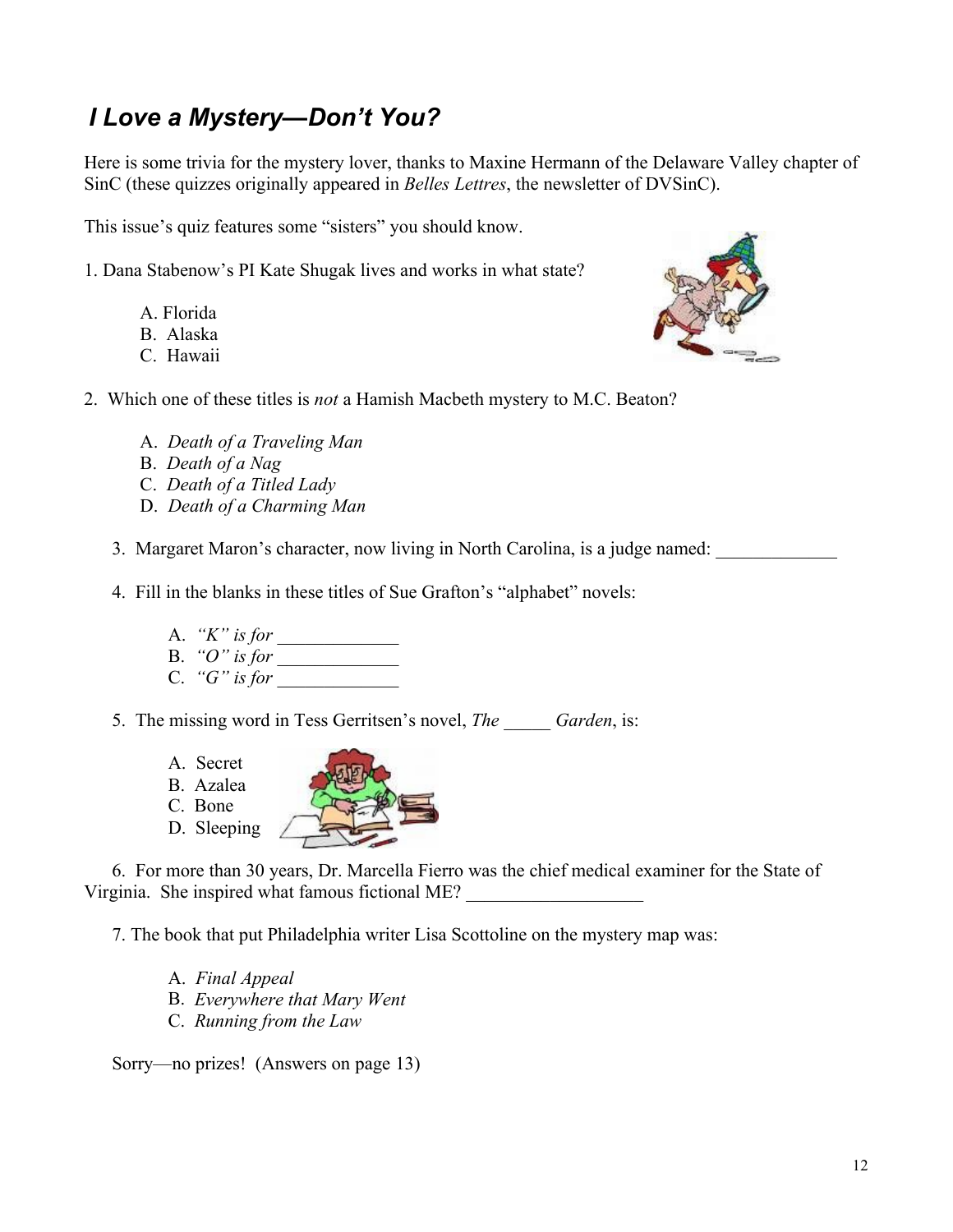# *HELP WANTED*

*The Croak & Dagger chapter works because of the efforts of dedicated volunteers. The four primary board members are elected to one-year terms by the members of C&D at the November meeting or by e-mail before election night. The whole board²elected officers and appointed volunteers²takes office at the December meeting. Per our by-laws, the four elected officers²President, Vice President, Secretary, and Treasurer²also have to be or become members of the National Sisters in Crime, although they do not have to be members of either the chapter or National SinC in order to run for office. None of the officers have to be published or aspiring authors. The officers and committee chairs serve on the executive board, which meets every other month.*

The following positions are still open for 2009. Contact Rob Kresge or any current board member if you're interested in helping your chapter as any of the following:

#### **President:**

The President has two major functions—to preside over the monthly general meetings, at which he or she makes announcements, introduces the speaker, and leads the question-and-answer session. The president also sets the agenda and chairs the meetings of the chapter board, now held every two months at homes of the board members, by rotation. The president also interacts with National SinC through online messages and blogs and writes a column for each issue of the *Nooseletter*. And the President represents the chapter in meetings with National twice a year if he or she can and other functions in New Mexico or elsewhere.

#### **Vice President:**

Since the President may not be able to attend every monthly general meeting or the six board meetings, the Vice President's main responsibility is to fill in for the President as needed. Beyond that, the Vice President may be asked to work on some special

projects as they arise or represent our chapter at functions in New Mexico or elsewhere.

#### **Secretary:**

The Secretary maintains a mailing list of all current board members. The Secretary also takes notes at monthly board meetings, distributes the minutes to board members for approval within a reasonable time (before the next board meeting), then types them up for publication in the

*Nooseletter.* The Secretary sends out notices of board meetings when needed and directions, prepares and distributes a board meeting agenda when directed by the



president, and keeps members on track as to what matters have been decided.

#### **Programs/Publicity Chair**:

Purchases engraved bookmarks to be used as gifts for speakers; turns in receipts to the treasurer for reimbursement. Uses chapter resources (member ideas, volunteers, and so on) to come up with speaker ideas. Contacts potential speakers to ask if they'd be willing to speak on specific dates; generally lines up speakers for 2-3 months at a time. After acceptances, informs members and the larger community of mystery readers in Albuquerque via press release to mailing list at least 3 weeks prior to an event. Is prepared to introduce the speaker at the meeting if requested by the President. Follows up with a written thank-you note to the speaker. Maintains a mailing list of publications, reporters, and editors.

 **Answers to quiz on page 12:**

1-B  $2-C$ 3-Deborah Knott 4-*Killer, Outlaw, Gumshoe* 5-C 6-Dr. Kay Scarpetta 7-B.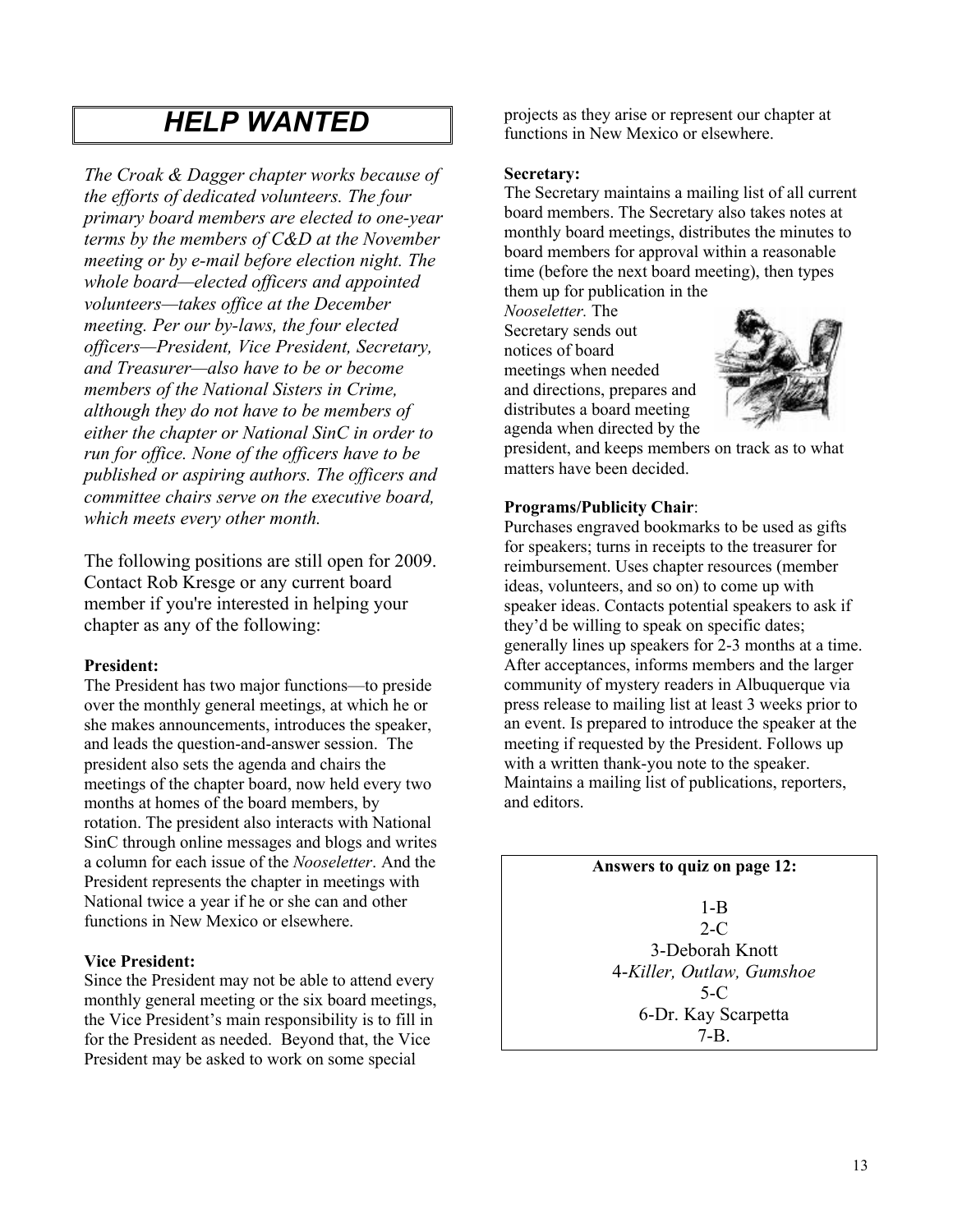# 2008 MEETING DATES  $\mathcal{L}_\text{max}$

Tuesday, September 23, 7:00 p.m. Tuesday, October 28, 7:00 p.m. Tuesday, November 25, 7:00 p.m. December TBA

#### **Meetings are free to the public.**

 Unless otherwise noted, meetings are held every fourth Tuesday of the month, at 7:00 p.m., at the James Joseph Dwyer Memorial Police Substation, 12700 Montgomery Blvd. NE, one block east of Tramway. (If the substation lot is full, there is more parking available just below the substation, accessed via a driveway below the substation on the right.)

Check our Web site, *www.croak-and-dagger.com*, for schedule changes.

### **Summary of Findings**

The *Nooseletter* is the internal organ of the Croak & Dagger chapter, Albuquerque, of Sisters in Crime (SinC). Opinions expressed herein are those of the authors and editors.  $\triangleleft$ 

### **Nooseletter Submissions**

*Croak & Dagger* friends are encouraged to contribute articles, reviews, and essays on aspects of mystery writing *and* reading for publication consideration. Information on relevant conferences or events is also welcome. Especially let us know if you have published a new book or story, or have an upcoming local author event. (Unbridled enthusiasm for your own mystery book is encouraged here.)

**Length:** Articles should average 500 words, but short items are also welcome.

**Deadlines:** Publication is every other month, starting in January. Submission deadlines are the 15th of the month prior to publication: Feb 15, April 15, June 15, Aug 15, Oct 15, and Dec 15.

**The Living and the Dead:** As a general policy, articles and information should focus on living authors rather than dead ones, but that's not set in concrete shoes. Articles about specific historical development of the crime-mystery writing genre, for example, would be welcome.

**Submissions:** Please submit via e-mail to *newsette@earthlink.net*, with "Nooseletter" in the subject line.

The *Nooseletter* is distributed to all members electronically.  $\bullet$ 

²*Linda Triegel*

COPYRIGHT © OF MATERIAL PUBLISHED HEREIN REMAINS THE PROPERTY OF INDIVIDUAL CONTRI-BUTORS. NO PART OF THIS PUBLICATION MAY BE REPRINTED WITHOUT PERMISSION FROM THE AUTHOR(S).



# Still not a member

of Sisters in Crime?

\$20/year brings mystery to your life! The Albuquerque Croak & Dagger chapter welcomes mystery fans who want to enjoy felonious fun, absolutely criminal companionship, and sensational speakers.

Benefits of membership in the Croak & Dagger chapter include a subscription to our *Nooseletter*, close contact with local mystery writers, and fun events with other mystery fans.

You do *not* have to be a member of the national organization to join us. Come hear our next program speaker and meet the gang. We promise to bring mayhem and murder into your life.

**Contact our membership chair, at** *contact@croak-and-dagger.com.*